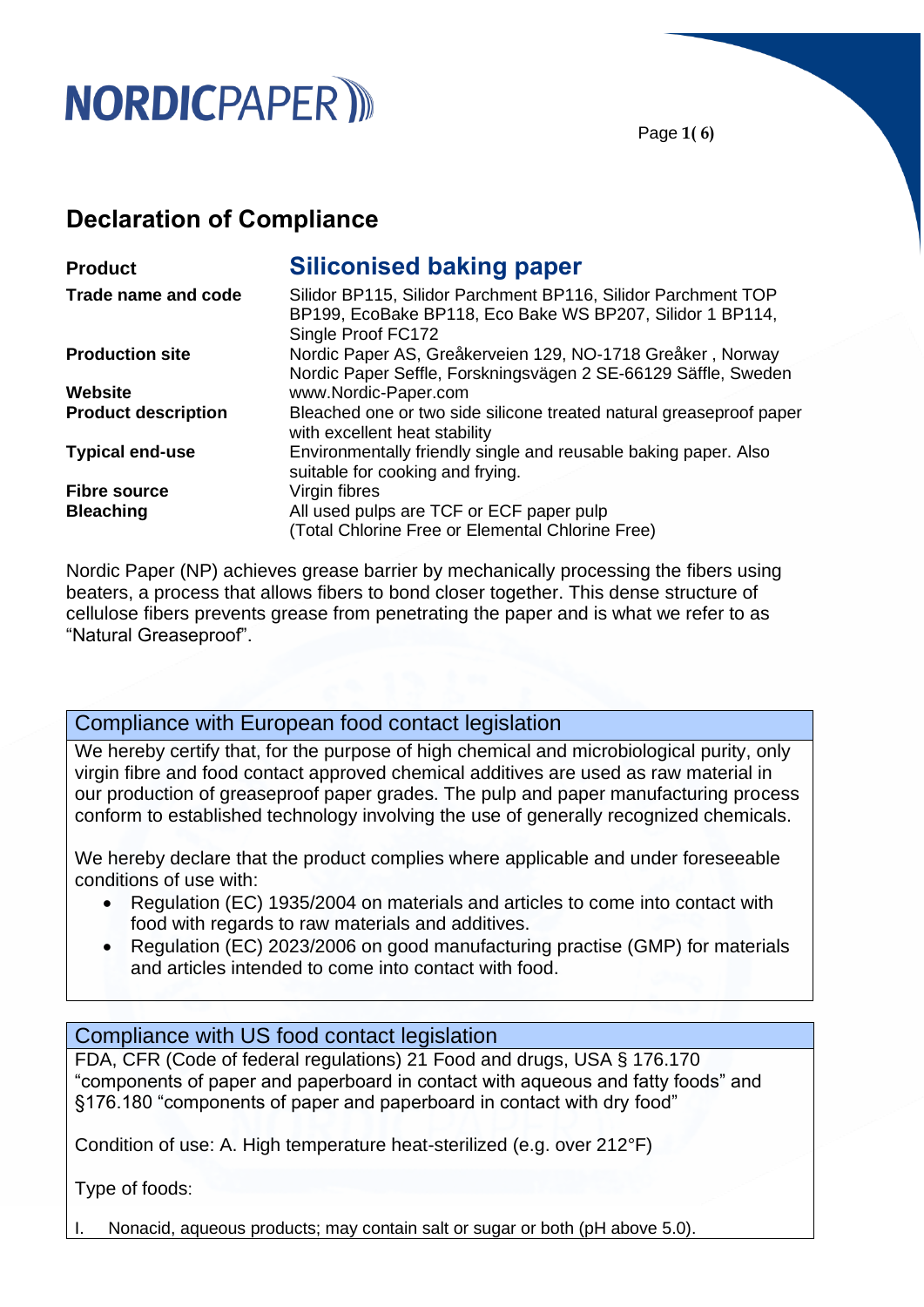# **NORDICPAPER** III

Page **2( 6)**

III. Aqueous, acid or nonacid products containing free oil or fat; may contain salt, and including water-in-oil emulsions of low- or high-fat content.

IV. Dairy products and modifications: A. Water-in-oil emulsions, high- or low-fat. B. Oil-in-water emulsions, high- or low-fat.

VII. Bakery products other than those included under Types VIII or IX of this table: A. Moist bakery products with surface containing free fat or oil. B. Moist bakery products with surface containing no free fat or oil.

Compliance with Germany Recommendations for food contact

Recommendations for food contact BfR (Empfehlungen des Bundesinstitutes Für Risikobewertung), Germany

- XXXVI. Paper and board for food contact
- XXXVI/2. Paper and paperboard for baking Purposes

This paper grade also meets the analytical requirements included in BfR XXXVI/I. Thus, this paper grade may safely be used in packages or other products intended for direct contact with dry, moist and fatty foodstuffs, as well as for baking purposes in conventional ovens up to a temperature of 220°C and storage at, or below room temperature down to -20°C.

#### **Overall Migration**

BfR use the plastic directive (EC)10/2011. The overall migration limit to food simulant, according to regulation (EC)10/2011 shall not exceed 10 mg/dm². Based on information from suppliers, there are no specific migration limits (SML). To confirm the paper product is without SML, a 10 ppb screening is performed.

Determination of migration from paper using modified polyphenylene oxide (MPPO, food simulant E) was performed according to EN 14338. Quantification by GC/HRMS.

| Simulant    | <b>Test conditions</b>          | Results (mg/dm <sup>2</sup> ) |
|-------------|---------------------------------|-------------------------------|
| <b>MPPO</b> | 10 days, $-20^{\circ}$ C<br>and | 0.04                          |
|             | $0,5$ hours, 220 $\degree$ C    |                               |

Typical values according to analytical results from RISE INNVENTIA AB, reference report reference 2018-0098.

The overall migration test covers direct contact with dry, moist and fatty foodstuff as well as for baking purposes in conventional ovens up to a temperature of 220°C and storage at, or below room temperature down to -20°C.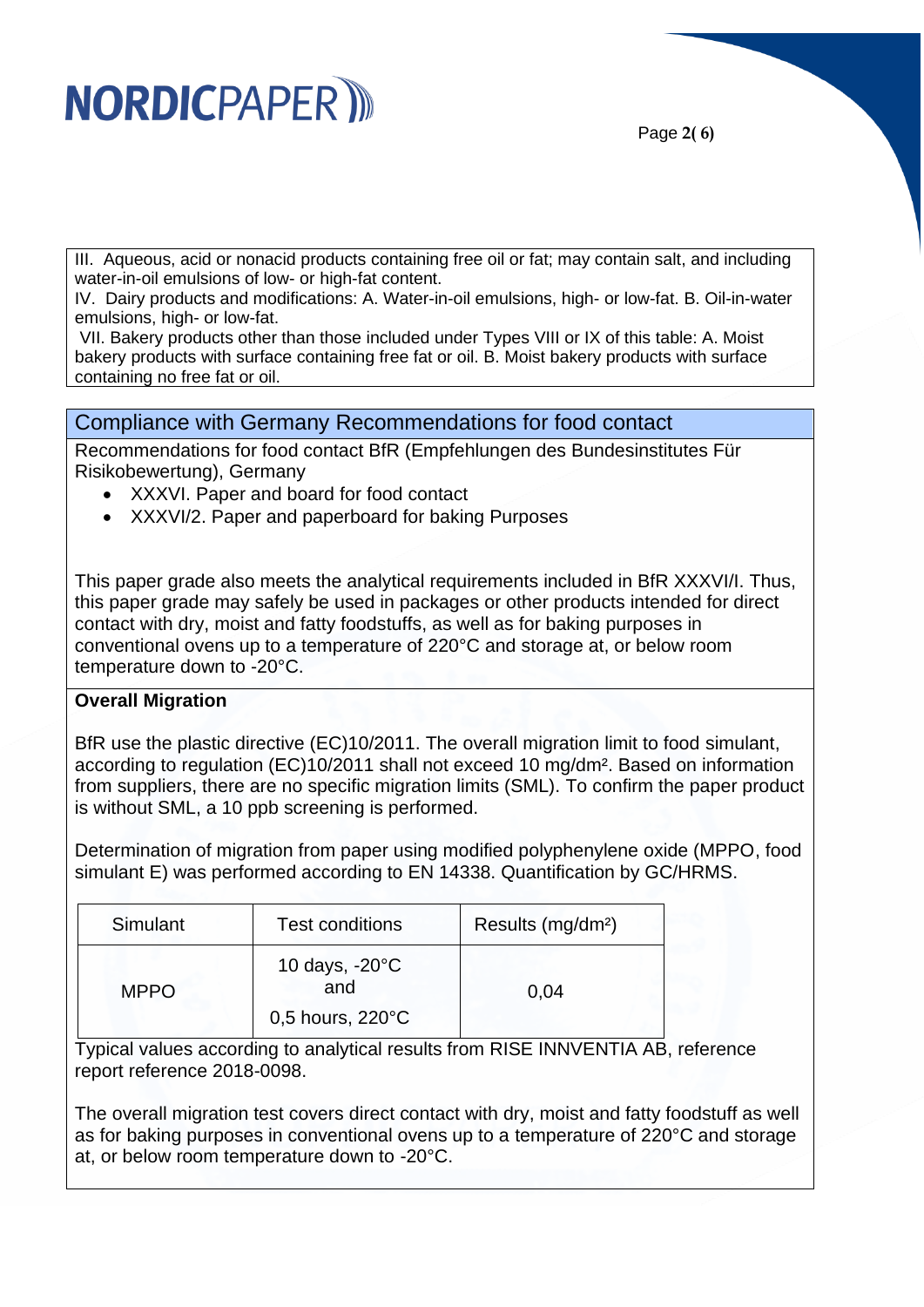# **NORDICPAPER**

Page **3( 6)**

## Compliance with French food contact legislation

Decree n° 2007-766 with supplement of decree n° 2008-1469

### China GB 9685- 2016 National Food Safety Standard

Approved according to National Standard of the People's republic of China, GB 4806.8-2016 National food safety standard- Food contact paper and board material and their products.

According to information from our suppliers, all additives (exception; foam control) used in our manufacturing process are recognized at the positive list, GB 9685-2016 National Food Safety Standard: Standard for use of additives in food contact materials and articles.

## Additional legislation and regulations, not food related

Directive 94/62/EC on packaging and packaging waste.

- The sum lead, cadmium, mercury and hexavalent chromium in the paper product is less than 100 ppm(EN13428).
- The level of hazardous substances to the enviroment in the paper product is less than 0,1% (EN13428).

The paper product is suitable by recovery by:

- Material recycling (EN13430).
- Enery recovery (EN13431).
- Biodegradeable/compostable (EN 13432)
	- o The external tests was confirmed to be degraded to 92% after 125 days. The requirements according to A.2.2.2 in EN 13432 states that at least 90% of the material shall be biodegraded within 6 months (180 days) Performed by Swedish Technical Research Institute of Sweden according to ISO 14855-1:2005.
	- o According to our acknowledge of our raw materials added in our manufacturing process and knowing of analysis results of heavy metals of our products, which show our paper products also are compostable.

REACH (Registration, Evaluation, Authorisation and restriction of Chemicals)

All chemicals used within the EU are now subjected to regulations EC 1907/2006 (REACH) and EC 1272/2008 (CLP).

Regarding substances on ECHA's Candidate List (Substances of Very High Concern), none of these specified chemicals are used in our production of pulp and paper.

The list is monitored regularly, but it is highly unlikely that any of the chemicals we utilize in our production will be put on the Candidate list.

Regarding Chemsec SIN list, none of these specific substances are used as ingredients in the production of our products.

Therefore, according to our current knowledge, none of our products will have to be withdrawn from the market, and no reformulations are necessary to comply with REACH and Chemsec SIN list.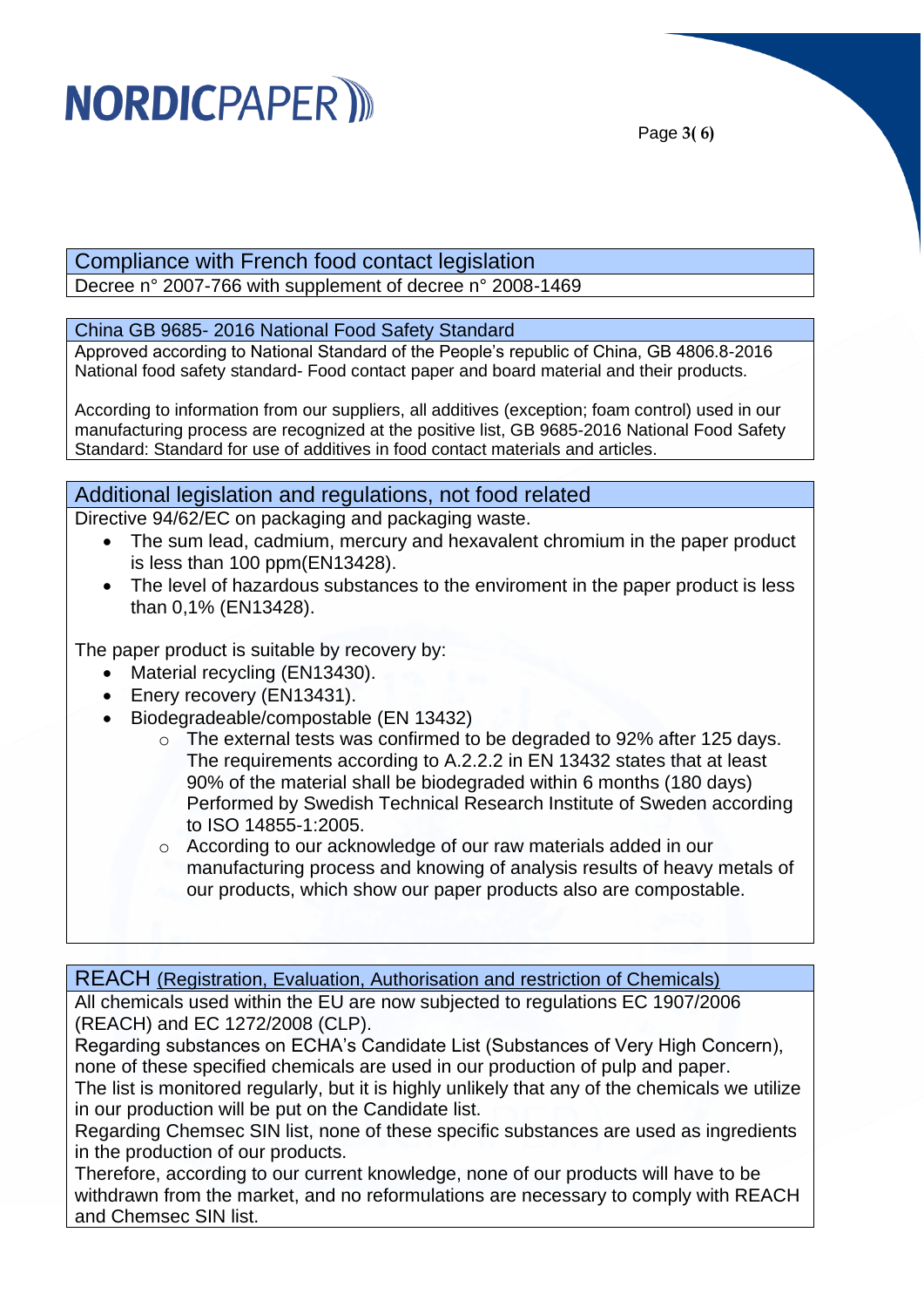

Page **4( 6)**

#### Kosher

The product is certified by Star-K and is Pareve with Passover.

#### **Animal origin**

Based on our knowledge and information from our suppliers, we hereby confirm, that we don't use any ingredients of animal origin in our manufacturing process of our products.

### MOSH and MOAH

According to our knowledge and based on information from our suppliers, we do not add any MOSH (mineral oil saturated hydrocarbons) or MOAH (mineral oil aromatic hydrocarbons) during the manufacturing process to any of our products.

The total amount of mineral oil in our paper products has been verified and tested to confirm above, by RISE Innventia and CTP (France) with results, not detected.

#### **Substances**

**NIAS** (Non-Intentionally added substances). Based on information from our suppliers we do not add any such substances during the manufacturing process of our products.

- GMO (Genetically modified substances)
- Phtalates
- Optical Brighteners
- Bisphenol (including A and S)
- Flurochemicals
	- $\circ$  We hereby certify that no fluorochemicals of any kind are added to any of our paper grades or used during the manufacturing process of our products. However, traces of fluorochemicals can be detected in any paper grades included ours, caused by nature itself, has been polluted already. Organic fluorine can be detected for example in wood raw material (cellulose fibers) and water. The recommendations from Danish authorities (Miljø- og Fødevareministeriet) from April 2018, is that values below 10 µg/dm<sup>2</sup> shall be considered as background value and to ensure the paper product are not treated with organic fluorochemicals.

## Food Allergens EU no. 1169/2011

**Annex II** SUBSTANCES OR PRODUCTS CAUSING ALLERGIES OR INTOLERANCES.

- 1. Cereals containing gluten,
- 2. Crustaceans
- 3. Eggs
- 4. Fish
- 5. Peanuts
- 6. Soybeans
- 7. Milk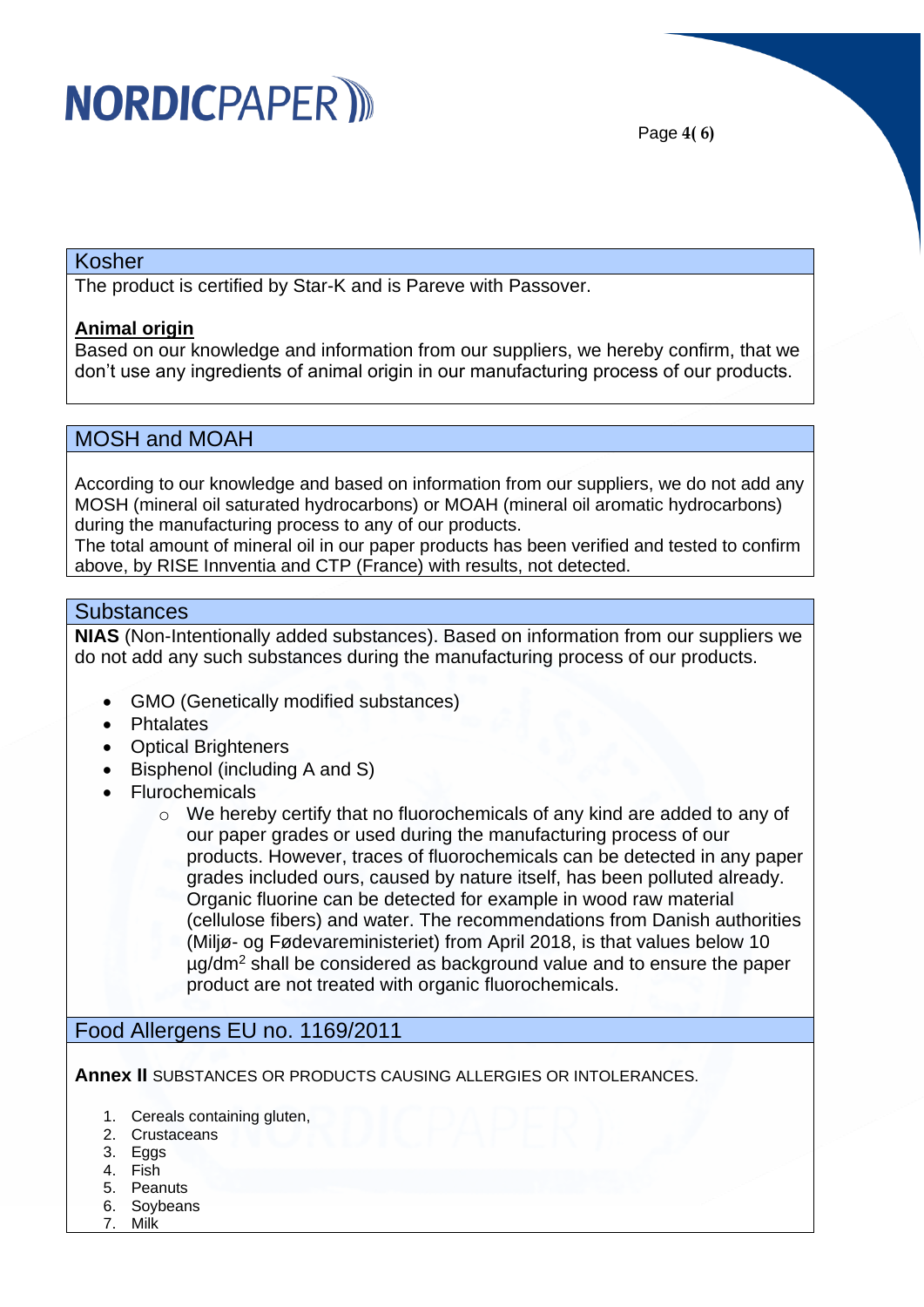## **NORDICPAPER** III

- 8. Nuts
- 9. Celery
- 10. Mustard
- 11. Sesame
- 12. Sulphur dioxide and sulphites at concentrations of more than 10 mg/kg.\*
- 13. Lupin
- 14. Molluscs

\*Test done by RISE Innventia.

## Guideline for storage and handling

To have the optimized conditions for our paper, we recommend these guidelines for storage.

#### Warehouse:

- Stored in a dry location with the packaging.
- No exposure to sunlight
- Storage at room temperature (15-25°C)
- Reels to be stored vertically
- Max. 3 years with packaging.

#### Before use:

- Storage time in production area prior to production depends on the difference between storage temperature and humidity in warehouse and production area. It is important the reels have the same temperature and humidity as the production area. Minimum 24 hours prior to production.
- With packaging until it will be used.
- Reels to be stored vertically and should avoid storing horizontally over a longer period of time.
- Our experience is that a moister climate works better when converting, and that it should be controlled over the seasons.

### Additional information.

Based on the analytical results from testing the paper grade mentioned above, and specifications, supplied by Nordic Paper, Säffle and Greåker this paper grade is judged to meet the requirements of the regulations referred to above for direct contact with dry, moist and fatty foodstuff. The specifications cover the raw materials, the production aids and the special paper refining agents used in the production process.

All products from Nordic Paper are without any added fluorochemicals. Nordic Paper is certified according to management system:

- ISO 9001
- ISO 22000

All products are available as: